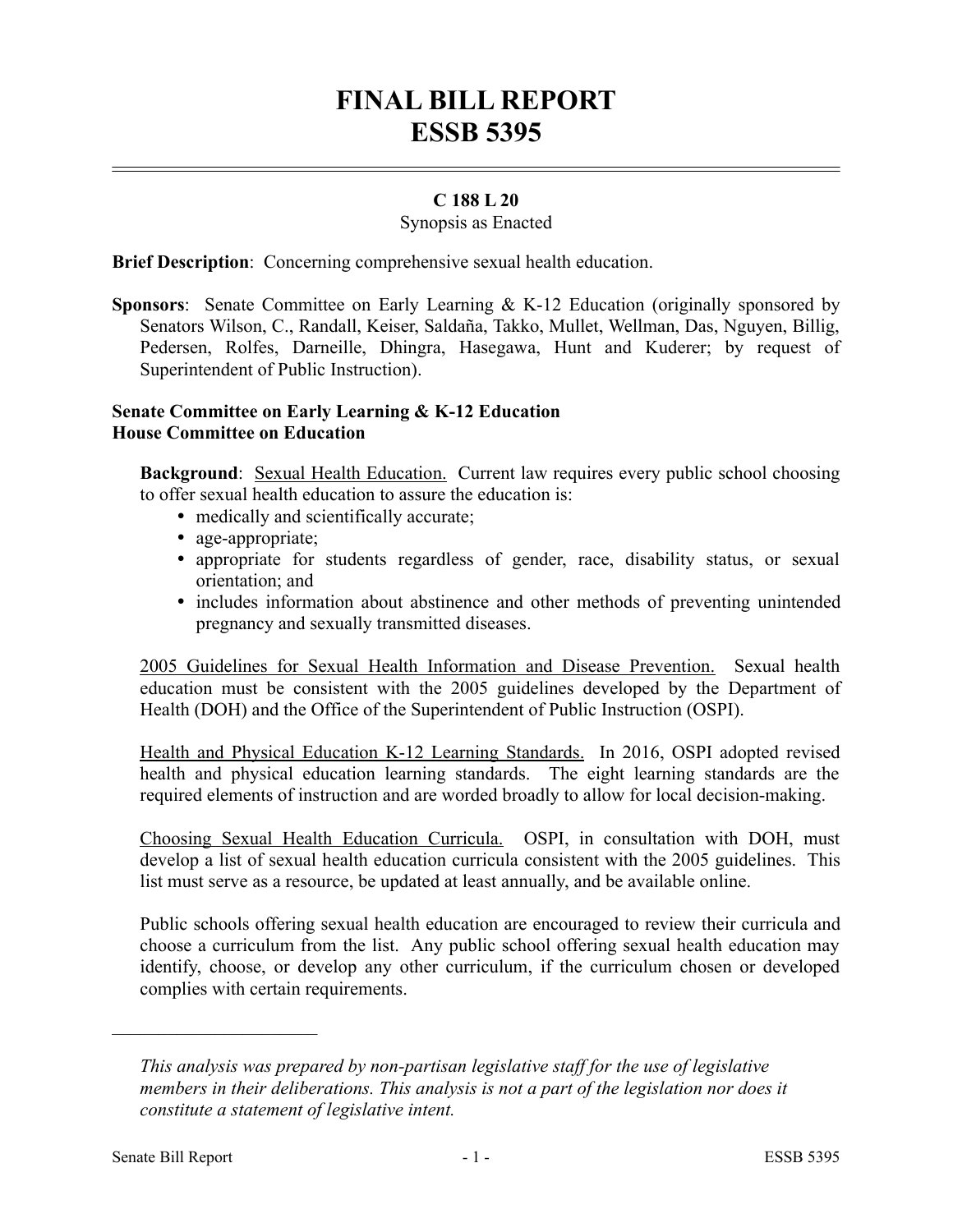Excusal from and Review of Sexual Health Education. Parents or legal guardians may excuse their children from any planned sexual health education instruction by filing a written request with the school district board of directors, school principal, or designees. In addition, parents or legal guardians may review the sexual health education curriculum offered in their child's school by filing a written request.

Comprehensive Sexual Health Education Work Group. In 2019, legislation directed OSPI to convene a work group to:

- review provisions related to sexual health education in the Health and Physical Education K-12 Learning Standards;
- review existing sexual health education curricula to identifying gaps or potential inconsistencies with the Health and Physical Education K-12 Learning Standards;
- consider revisions to sexual health education provisions in statute; and
- consider the merits and challenges associated with requiring all public schools to offer comprehensive sexual health education to students in all grades by September 1, 2022.

According to the report published in December 2019, the work group members agreed all students would benefit from K-12 comprehensive sexual health education. Given concerns from the public about instruction being age-appropriate in the early grades, the work group recommended that any requirement clarifies the expected content of instruction, especially in grades K-3.

Social-Emotional Learning. In 2019, legislation provided that Social-Emotional Learning (SEL) helps students build awareness and skills in managing emotions, setting goals, establishing relationships, and making responsible decisions that support success in school and life. The legislation also directed OSPI to adopt SEL standards and benchmarks and revise as appropriate.

Protected Class Status. State law establishes the right to be free from discrimination because of race; creed; color; national origin; sex; honorably discharged veteran or military status; sexual orientation; the presence of any sensory, mental, or physical disability; or the use of a trained dog guide or service animal by a person with a disability.

**Summary**: Comprehensive Sexual Health Education. Every public school must provide comprehensive sexual health education to each student by the 2022-23 school year. This requirement is phased in beginning with all public school students in grades 6-12 in the 2021-22 school year, and then all public school students in the 2022-23 school year.

The provision of comprehensive sexual health education must be provided no less than:

- once to students in grades K-3;
- once to students in grades 4-5;
- twice to students in grades 6-8; and
- twice to students in grades 9-12.

Public school is defined by referencing a definition that includes common schools, charter schools, and other specified schools.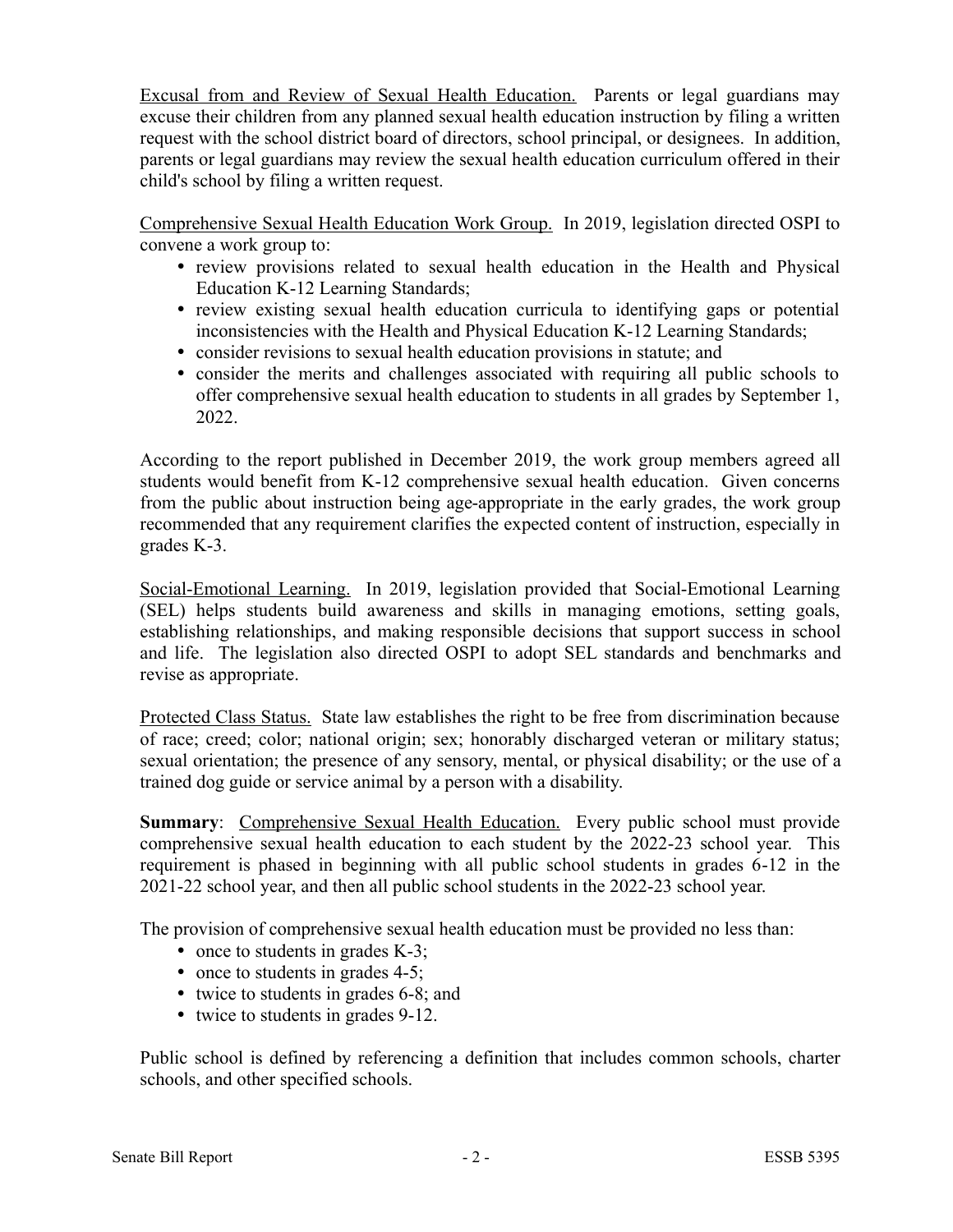Affirmative Consent. Beginning in the 2020-21 school year, any public school that provides comprehensive sexual health education must ensure that the curriculum, instruction, and materials include information about affirmative consent and bystander training.

School district boards of directors of one or more public schools not providing comprehensive sexual health education in either the 2019-20 school year, the 2020-21 school year, or both, must prepare for incorporating information about affirmative consent and bystander training. In satisfying these requirements, school district boards of directors must also, no later than the 2020-21 school year, consult with parents and guardians, local communities, and the Washington State School Directors' Association.

Affirmative consent means a conscious and voluntary agreement to engage in sexual activity as a requirement before sexual activity.

Definition of Comprehensive Sexual Health Education. All references to sexual health education are changed to comprehensive sexual health education. Certain requirements for sexual health education are maintained including that the curriculum, instruction, and materials be medically and scientifically accurate, age-appropriate, inclusive of all students regardless of their protected class status, and include information about abstinence and other methods of preventing unintended pregnancy and sexually transmitted diseases.

Comprehensive sexual health education and the OSPI list of curricula must be consistent with the Health and Physical Education K-12 Learning Standards in addition to the 2005 Guidelines for Sexual Health Information and Disease Prevention.

Comprehensive sexual health education is defined as recurring instruction in human development and reproduction. All curriculum, instruction, and materials must use language and strategies that recognize all members of protected classes.

For students in grades K-3, comprehensive sexual health education must be instruction in SEL that is consistent with learning standards and benchmarks adopted by OSPI.

For students in grades 4-12, comprehensive sexual health education must include information about:

- physiological, psychological, and sociological developmental processes experienced by an individual;
- the development of intrapersonal and interpersonal skills to communicate, respectfully and effectively, to reduce health risks, and choose healthy behaviors and relationships that are based on mutual respect and affection, and are free from violence, coercion, and intimidation;
- health care and prevention resources;
- the development of meaningful relationships and avoidance of exploitative relationships;
- understanding the influences of family, peers, community, and the media throughout life on health sexual relationships; and
- affirmative consent and recognizing and responding safely and effectively when violence, or a risk of violence, is or may be present with strategies that include bystander training.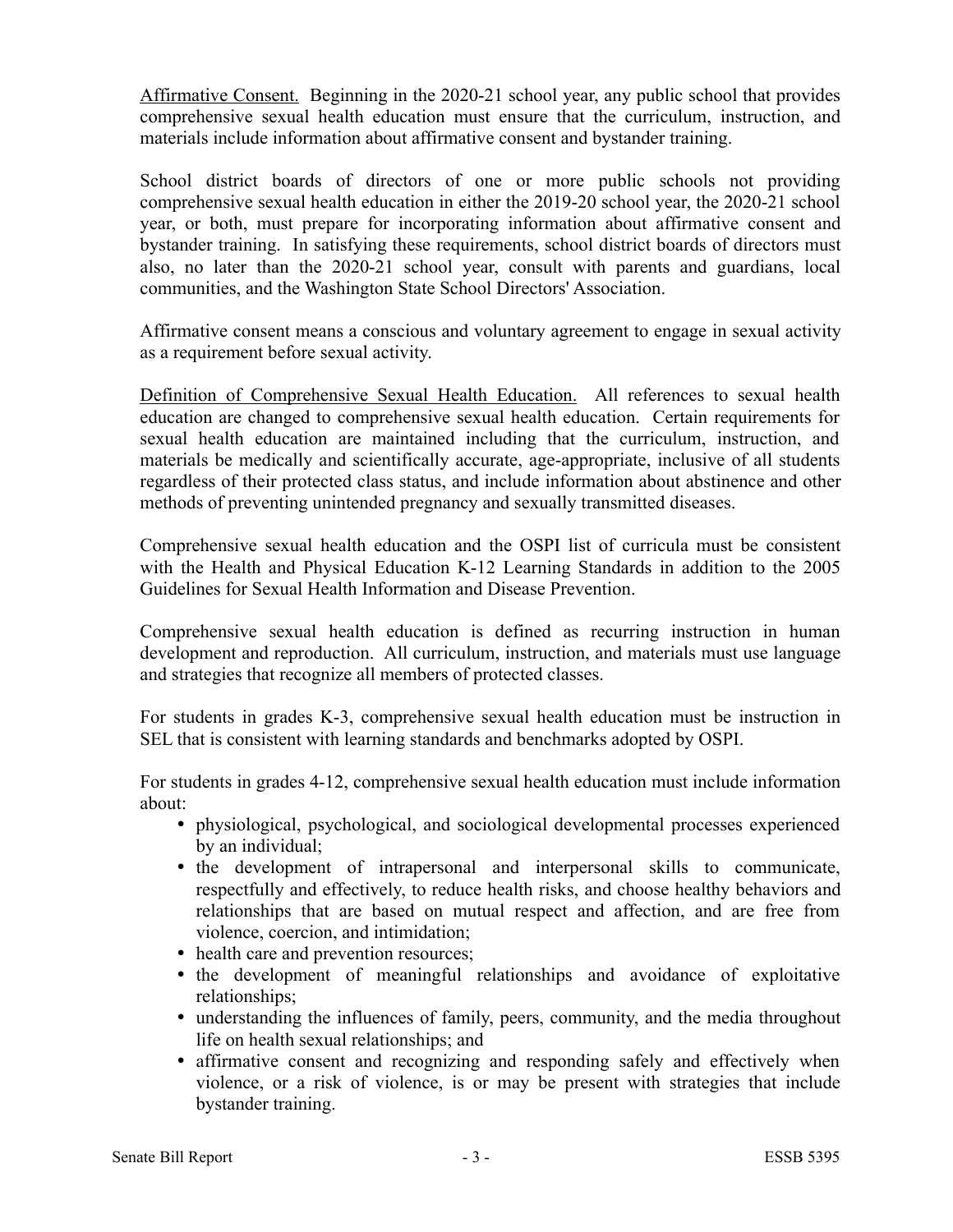A statement of legislative intent is included specifying that nothing in these requirements expresses legislative intent to require that comprehensive sexual health education, or components of this education, be integrated into curriculum, materials, or instruction in unrelated subject matters or courses.

Choosing Sexual Health Education Curricula. Public schools retain the authority to choose a curriculum from the OSPI list or to identify, choose, or develop a different curriculum if it complies with applicable requirements. If a public school chooses a curriculum that is not from the OSPI list, the public school or applicable school district, in consultation with OSPI, must conduct a review of the selected or developed curriculum to ensure compliance with the requirements using a comprehensive sexual health education curriculum analysis tool of OSPI. OSPI must provide technical assistance to public schools and school districts that is consistent with the curricula review, selection, and development provisions.

Notification. At the beginning of the 2021-22 school year, each school providing comprehensive sexual health education must notify parents and guardians, in writing or in accordance with the methods the school finds most effective in communicating with parents, that the school will be providing comprehensive sexual health education during the school year. The notice must include, or provide a means for electronic access to, all course materials, by grade, that will be used at the school during instruction.

Excusal from and Review of Sexual Health Education. Provisions allowing parents and guardians to excuse their child from this instruction and to review curriculum are maintained. The person or entity to whom a request is directed must grant a written request to have the student excused from instruction in comprehensive sexual health education.

Training Materials. Subject to appropriations, OSPI must periodically review and revise, as necessary, training materials, which may be in an electronic format, for classroom teachers and principals to implement the applicable requirements. The initial review must be completed by March 1, 2021.

Report. By September 1st, public schools must annually identify to OSPI any curricula used to provide comprehensive sexual health education. Materials provided by schools must also describe how the provided classroom instruction aligns with requirements. After the 2022-23 school year, OSPI must summarize and biennially report the results to the education committees of the Legislature.

#### **Votes on Final Passage:**

2019 Regular Session Senate 28 21

2020 Regular Session Senate 28 21 House 56 40 (House amended) Senate 27 21 (Senate concurred)